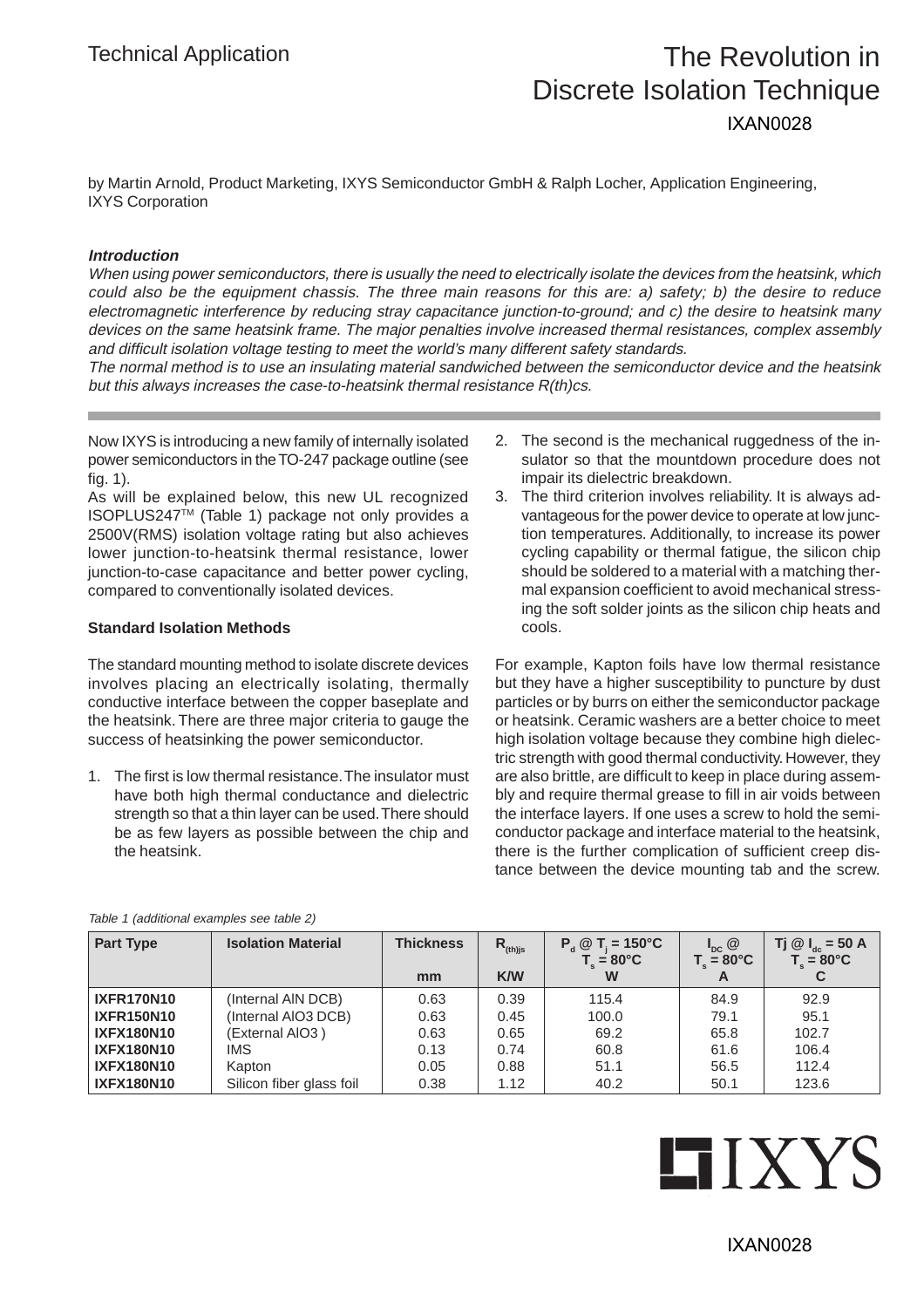Last year IXYS introduced the PLUS247™ package, a , hole-less' TO-247 requiring a pressure mounting technique. This highly successful package not only reduced the assembly costs incurred by the equipment manufacturer but also allowed products with higher current ratings in the TO-247 case style. Without the screw hole, more area of the package could be used to encapsulate larger chips.

For many years, IXYS Corporation has produced low cost, transfer molded, TO-247 packaged devices as well as power modules using DCB (**D**irect **C**opper **B**onded) ceramic substrates. The marriage of these two manufacturing techniques culminated in the production of our new ISOPLUS247<sup>TM</sup> package, shown in the picture Fig. 1 (= opened ISOPLUS), a transfer molded, hole-less, internally isolated, TO-247 package.



Fig. 1 TO-247 cross section

The ISOPLUS247TM is a fully isolated plastic package in the standard TO-247 outline without a screw hole. This allows a one-to-one replacement of a PLUS247 isolated by foil or ceramic washer with an ISOPLUS247™. The IXYS type designator is the letter "R", for example IXFR 26N50. The package, being hole-less, is designed for spring clip mounting. For maximum performance, it is recommended to use thermal grease between package and heatsink. Assembly without thermal grease is possible but increases the thermal resistance by about 50 %. All parts are 100 % isolation voltage tested to 2.5 kV(RMS). UL recognition is being applied for.

# **Mechanical Construction**

The key engineering achievement is the replacement of the normal copper lead frame with a DCB lead frame. The ceramic itself can withstand an isolation voltage higher than 6 kV, but for the ISOPLUS247™, it has been reduced to 2.5 kV, in respect to the short external creep and strike distances of the package. The silicon chip or chips are soldered to a pattern etched on one surface while the opposite side can be used for direct mounting to a heatsink (see cross section). The total number of layers from the heat source (chip) to the heatsink has been minimized to only one solder layer, the DCB ceramic and the external thermal grease. This results in an over all very low thermal resistance between chip and heatsink. Soldering the chip onto the DCB is a well-proven method for chip attachment to an isolator.

The initial engineering samples were made with alumina DCB. Additionally aluminum nitride DCB versions are possible for very large MOSFET chips to allow equipment manufacturers to control as much current as possible in the cost effective, discrete TO-247 case styles.

## **Features**

The primary advantage of ISOPLUS247 packaging is the very low thermal resistance achievable in a rugged, high voltage, isolated mounting system. Table 1 compares the thermal resistance of a 170A/100V MOSFET chip in the ISOPLUS package (Fig. 2) (IXFR170N10) to the holeless TO-247 version (IXFX180N10) when isolated with various interface material. For the maximum power dissipation, depending on different isolation materials see Figure 2.



Fig. 2 (see also fig. 3)

Inspection of this table shows that depending upon the mounting technique, allowable current can be increased by about 50% for the same junction temperature. Conversely, the chip runs 31 ° C cooler for the same operating conditions that translates into more reliable operation. Because there is such a potentially large decrease in  $R_{\text{th}}$ <sub>ithis</sub>, it may be possible to use a smaller chip for the same current, which would more than pay for the extra cost of the internal isolation.

Experience has shown that when using very thin foils (<50µm) with good thermal conductivity like Kapton, especially at high dV/dt's there may be problems with EMI/ RFI caused by stray capacitance. The IXYS ISOPLUS247TM uses a 0.63 mm thick alumina DCB ceramic with an approximately 6 times lower stray capacitance.

The risk of isolation damage by burrs or contamination is more or less excluded by using the ISOPLUS247™ with the hard DCB base plate, which would eliminate this cause of failure during isolation voltage testing.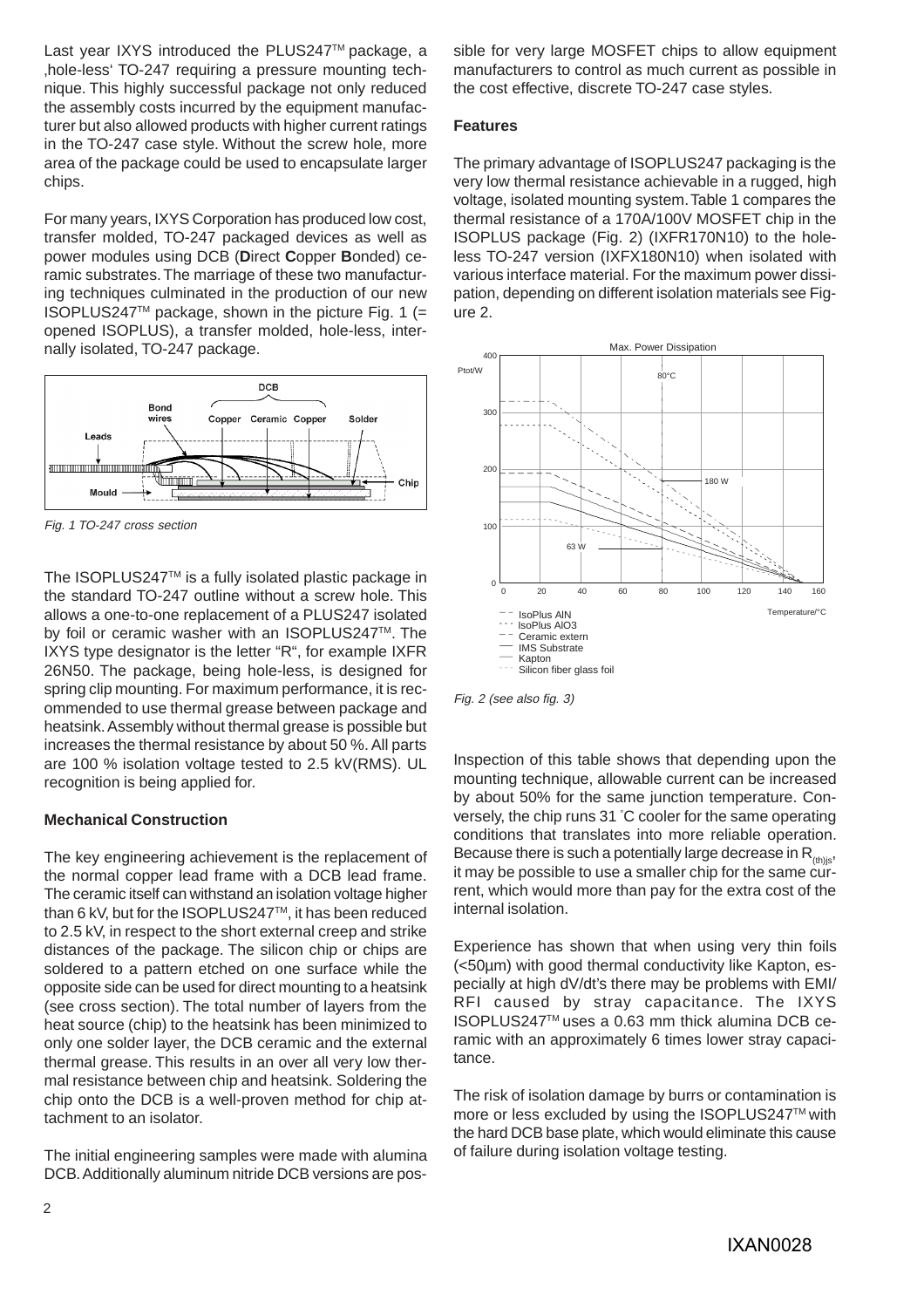There is no question that the ISOPLUS247™ package will outperform the equivalent standard TO-247 package in temperature and power cycling test. Since silicon and DCB have matching temperature coefficients, the stresses on the chip and solder joint are lower during temperature cycling.

The exposed metal at the mold notches are electrically isolated from the chip, so no special care on strike and creep distance has to be taken with clip mounting.

Finally in comparison to an isolated standard TO247 solution, the ISOPLUS247TM is a "plug and play" version because there is no need to mount the part with additional isolation materials.

# **Applications**

The typical applications for these packages are in the low voltage range up to a maximum DC bus potential of 350V. The limitations for the present ISOPLUS247™ package style are its external creep and strike distances, which are the same as with the standard TO247 package. However for new automotive high power applications, this package is a likely candidate, thanks to its small stray inductance, low thermal resistance and projected reliability. Other applications are power supplies, UPS (uninteruptible power supplies), AC and DC motor control, and welding inverters with a line voltage up to 300 V.

### **Internal or External Isolation?**

The overall key question is: what does it cost? The answer can not easily be given without considering all of the many specific application circumstances. The short answer is that the ISOPLUS247™ device is more expensive than an equivalent device in a standard non-isolated TO-247 package. But when the user takes into account the lower assembly cost, the cost for the separate insulator, higher isolation voltage test yield, and the lower thermal resistance (which may lead to a smaller silicon chip or a higher current out per silicon area), the ISOPLUS247™ is an economical approach to isolated power design.

#### **Outlook**

The ISOPLUS247TM HiPerFET is only the first product to be made with this new technique to be announced by IXYS Corporation. Due to the fact that the copper surface of the DCB can be patterned like a PC board, it is possible to realize other multi-chip configurations; for example a series or common anode connection of FRED or Schottky diodes. Larger packages with more pins will allow many more circuit configurations.

The first available products are MOSFETs from 100V to 500V. However, all the other chip products from IXYS can be housed in the ISOPLUS247™ package so that, in near future, IXYS will be announcing other various types in this and other package styles. Patent pending for ISOPLUS247TM DCB transfer mould technique.

For questions on these parts pls. contact the IXYS sales team, or vist us on our website under www.ixys.com.